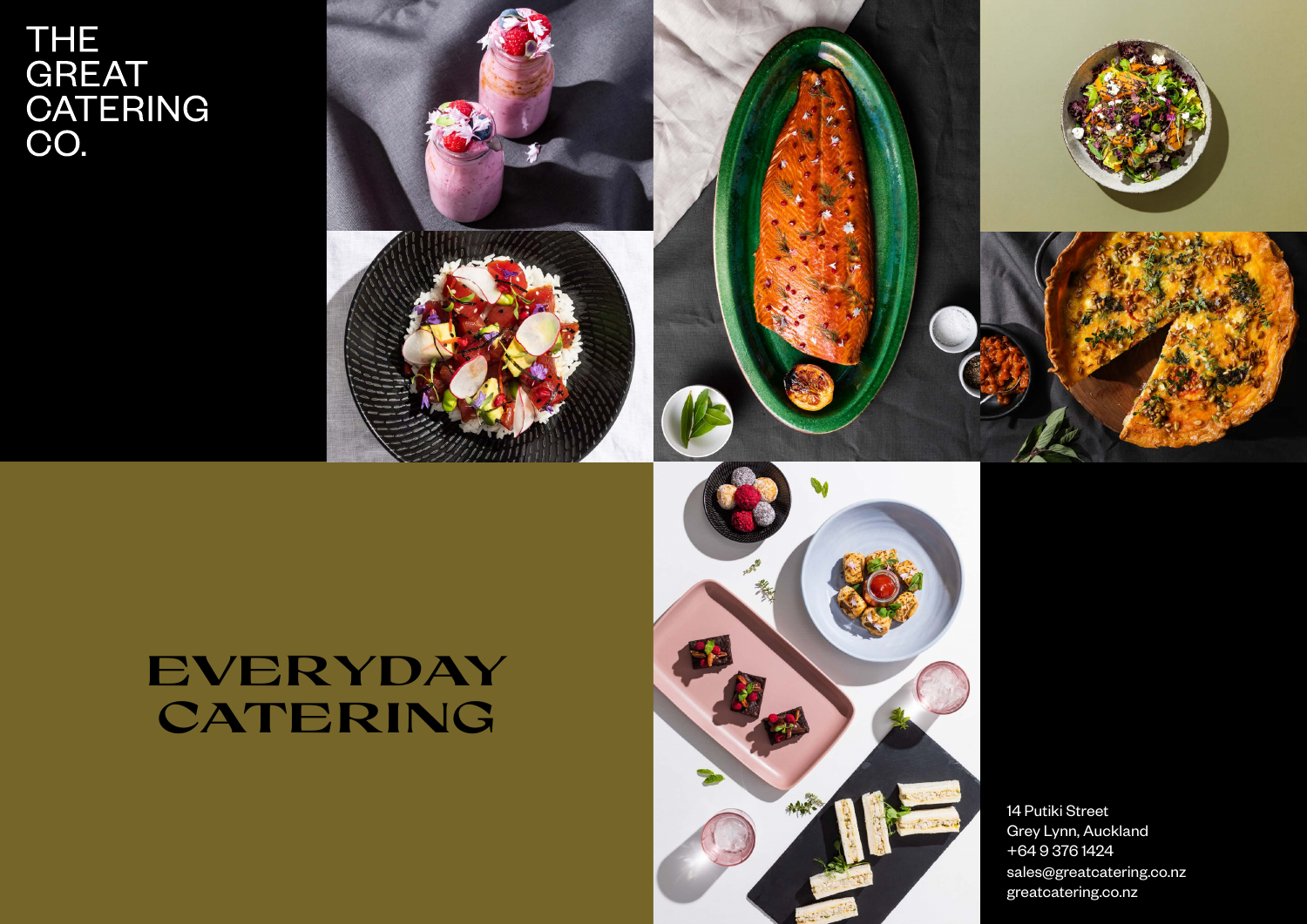# Everyday Catering: **Breakfast**

|  | <b>JUICES &amp; SMOOTHIES</b> | Mango, banana, coconut yoghurt and pineapple<br>smoothie (V)                                                                  |
|--|-------------------------------|-------------------------------------------------------------------------------------------------------------------------------|
|  |                               | Seasonal berries, honey, elderflower smoothie (V)                                                                             |
|  |                               | Banana, blueberry, almond milk and chia seed smoothie<br>(V)                                                                  |
|  |                               | Cucumber, rocket, mint and granny smith juice<br>and parsley (V)                                                              |
|  |                               | Beetroot, celery, apple and carrot juice (V)                                                                                  |
|  |                               | Apple, Orange, carrot and ginger (V)                                                                                          |
|  |                               | Tomato, tabasco, celery, worcestershire and<br>freshly cracked pepper (V)                                                     |
|  | <b>SWEET</b>                  | Roasted rhubarb chia pot, seasonal berries and<br>coconut yoghurt                                                             |
|  |                               | Bircher muesli, mango, seasonal berries,<br>mix roasted seeds and nuts                                                        |
|  |                               | Buffalo yoghurt, hazelnut granola and<br>freeze dried berries and fruits                                                      |
|  | <b>BAKED GOODS</b>            | A selection of danishes<br>Cinnamon swirl, Almond croissant, Pain au chocolate,<br>Blueberry and ginger danish, Sugared donut |
|  |                               | A selection of friands<br>Raspberry and white chocolate, Pistachio and honey,<br>Citrus and vanilla                           |
|  |                               | A selection of mini muffins<br>Double chocolate chip,<br>Orange and poppy seed, Blueberry                                     |
|  |                               |                                                                                                                               |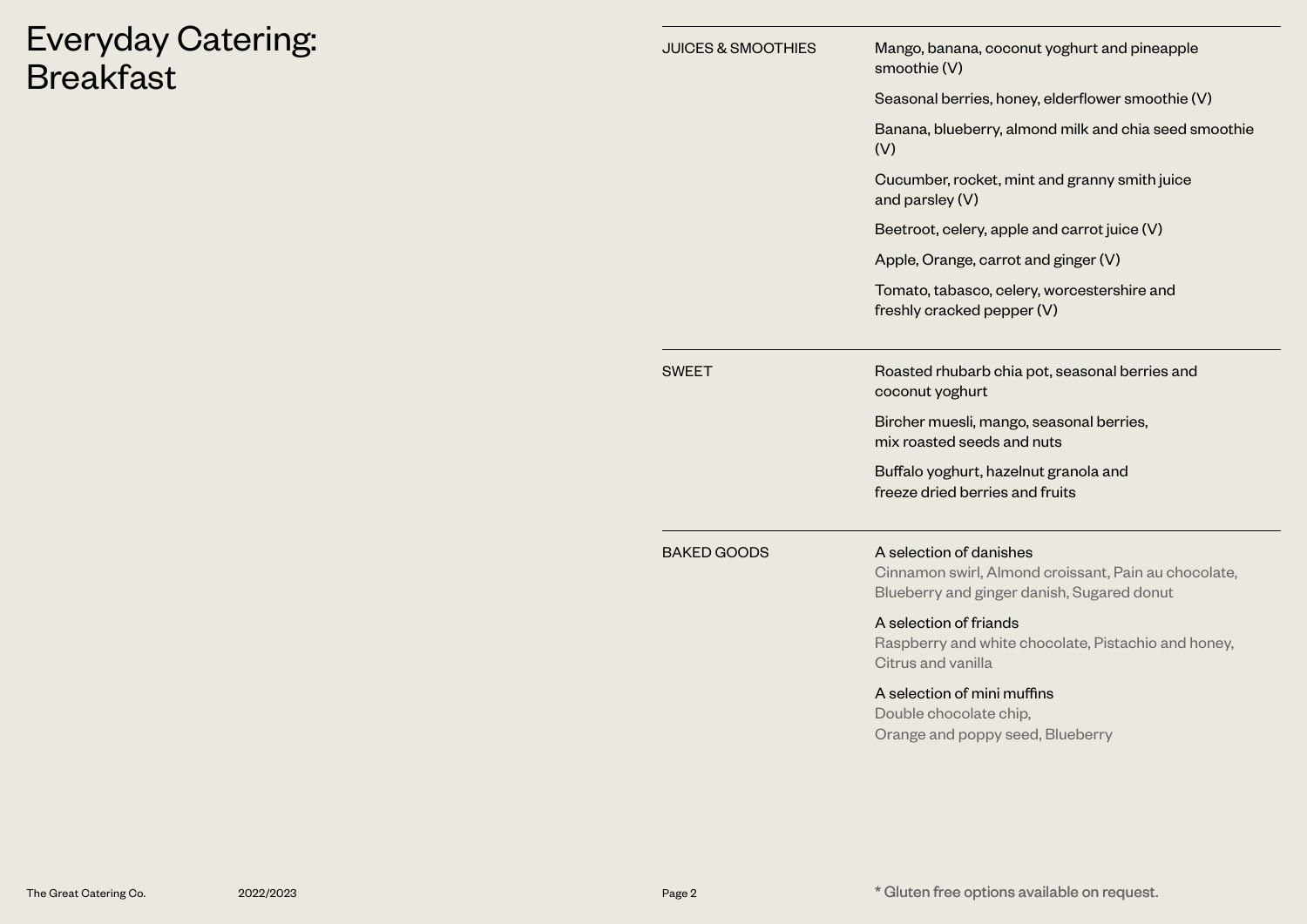## Everyday Catering: **Breakfast**

| SAVOURY              | Corn fritter, poached egg and mango salsa (V)                                                                                 |
|----------------------|-------------------------------------------------------------------------------------------------------------------------------|
|                      | Grilled field mushrooms, garlic ciabatta, ricotta and<br>watercress salad (V)                                                 |
|                      | Bacon and egg mc muffin, tomato relish                                                                                        |
|                      | Hot house smoked salmon bagel, crème fraiche, dill<br>and crispy capers                                                       |
|                      | Charred ciabatta, smashed avocado, feta and chili (V)                                                                         |
|                      | Double smoked bacon and four cheese muffin w/<br>churned butter                                                               |
|                      | Avocado, tomato and black bean egg roll (V)                                                                                   |
|                      | Feta and herb rosti w/ tomato relish (V)                                                                                      |
|                      | Filled croissants:<br>Ham, rocket and swiss cheese<br>- Tomato, spinach and feta (V)                                          |
|                      |                                                                                                                               |
| <b>CONTINENTAL</b>   | Selection of seasonal fresh sliced fruits                                                                                     |
|                      | Homemade compote of seasonal fruits                                                                                           |
|                      | Natural and fruit Yoghurt w/ Granola (V)                                                                                      |
|                      | Pastry items, fresh baked Danish, croissants and breads                                                                       |
|                      | Bircher muesli, mango, seasonal berries, mix roasted<br>seeds and nuts                                                        |
| <b>PLATED/BUFFET</b> | Streaky bacon, scrambled egg, rosti, grilled field<br>mushroom, confit tomato                                                 |
|                      | Grilled field mushrooms, roasted tomato, scrambled<br>egg, garlic ciabatta, ricotta and watercress salad (V)<br>(Plated only) |

The Great Catering Co. 2022/2023 2023 2008 2022/2023 20:30 Page 3 \* Gluten free options available on request.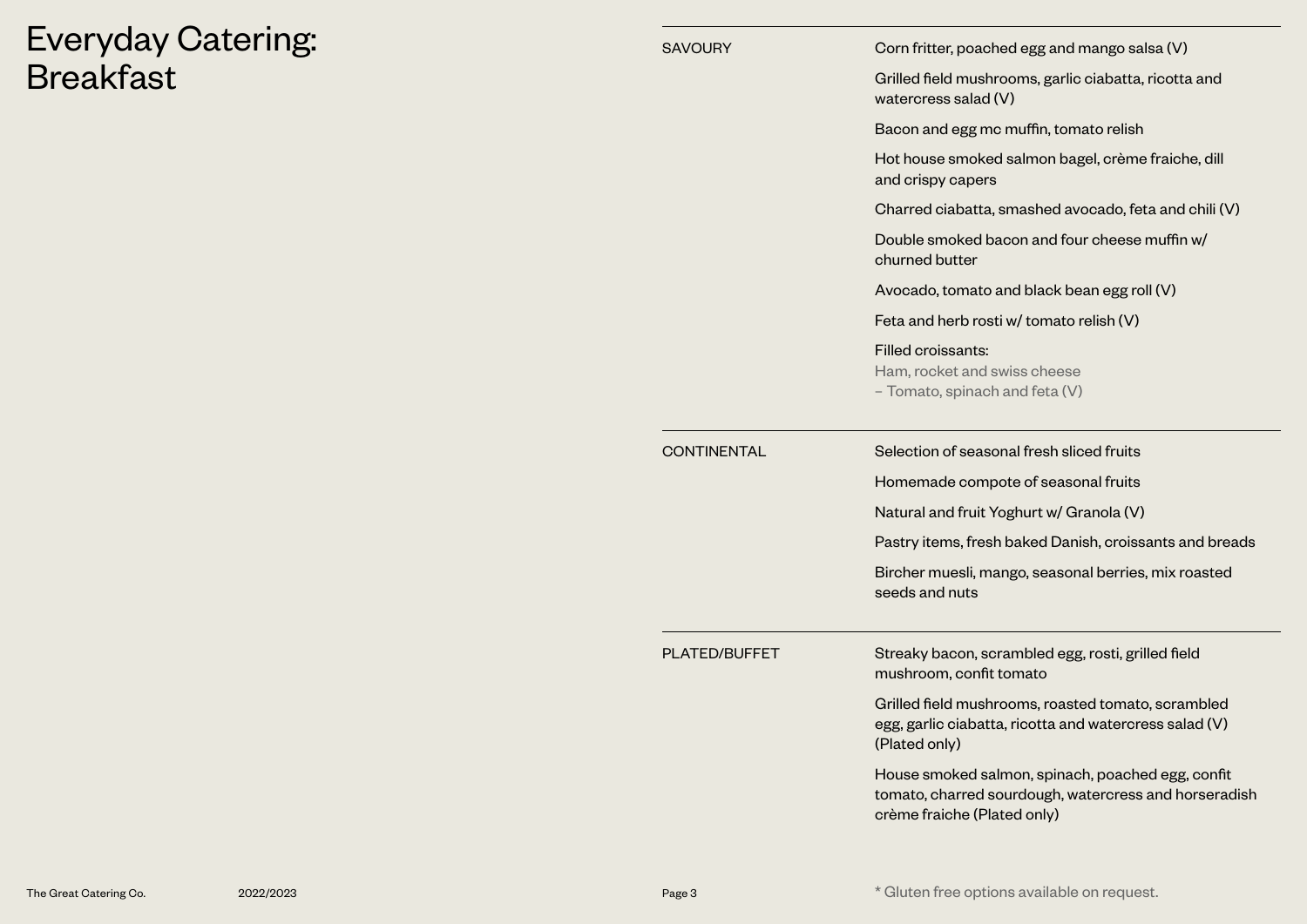## Everyday Catering: Morning & Afternoon Tea

SAVOURY **Four cheese, caramelized onion and chive scones** w/ butter

> Best Ugly Bagel, house hot smoked salmon, cream cheese, fried capers

#### Filo tartlets:

- Bacon and egg
- Pumpkin, leek and feta (V)

#### Sausage rolls:

- Pork and fennel
- Thai chicken
- Spinach, mushroom and feta (V)

#### Pies:

- Steak and cheese
- Chicken and mushroom
- Roasted root vegetable (V)
- Classic kiwi mince

Tomato, basil, parmesan baked cheesecake (V)

Caramelized onion, tomato and prosciutto tartlet

Bacon, thyme and four cheese muffins

Courgette, carrot and pesto muffins (V)

Spinach and feta brioche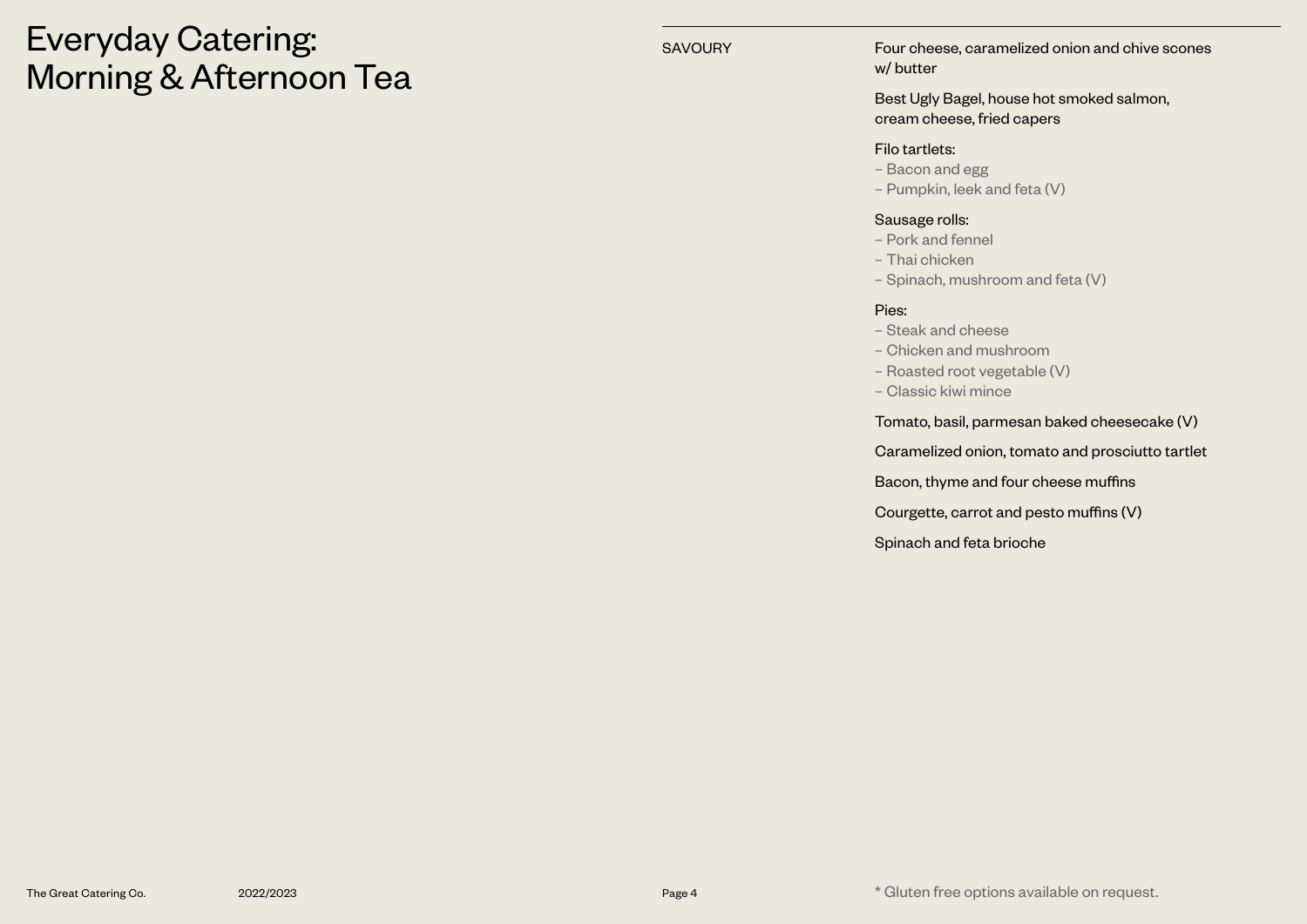## Everyday Catering: Morning & Afternoon Tea

#### SWEET SWEET Slice selection:

- Salted caramel brownie
- Zingy lemon
- Ginger crunch
- Rocky road

#### Bliss balls (2pp):

- Coconut, chocolate and raspberry
- Peanut butter
- Cranberry and almond

#### A selection of mini muffins:

- Double chocolate chip
- Orange and poppy seed
- Blueberry

#### A selection of lamingtons:

- Chocolate
- Raspberry
- Passionfruit

Salted caramel brownie

Seasonal fruit skewers

Carrot and walnut cake

Red velvet cupcakes w/ vanilla and cocoa

Zingy lemon mini loaf

WHOLE LOAVES Ginger

Banana

Hummingbird loaf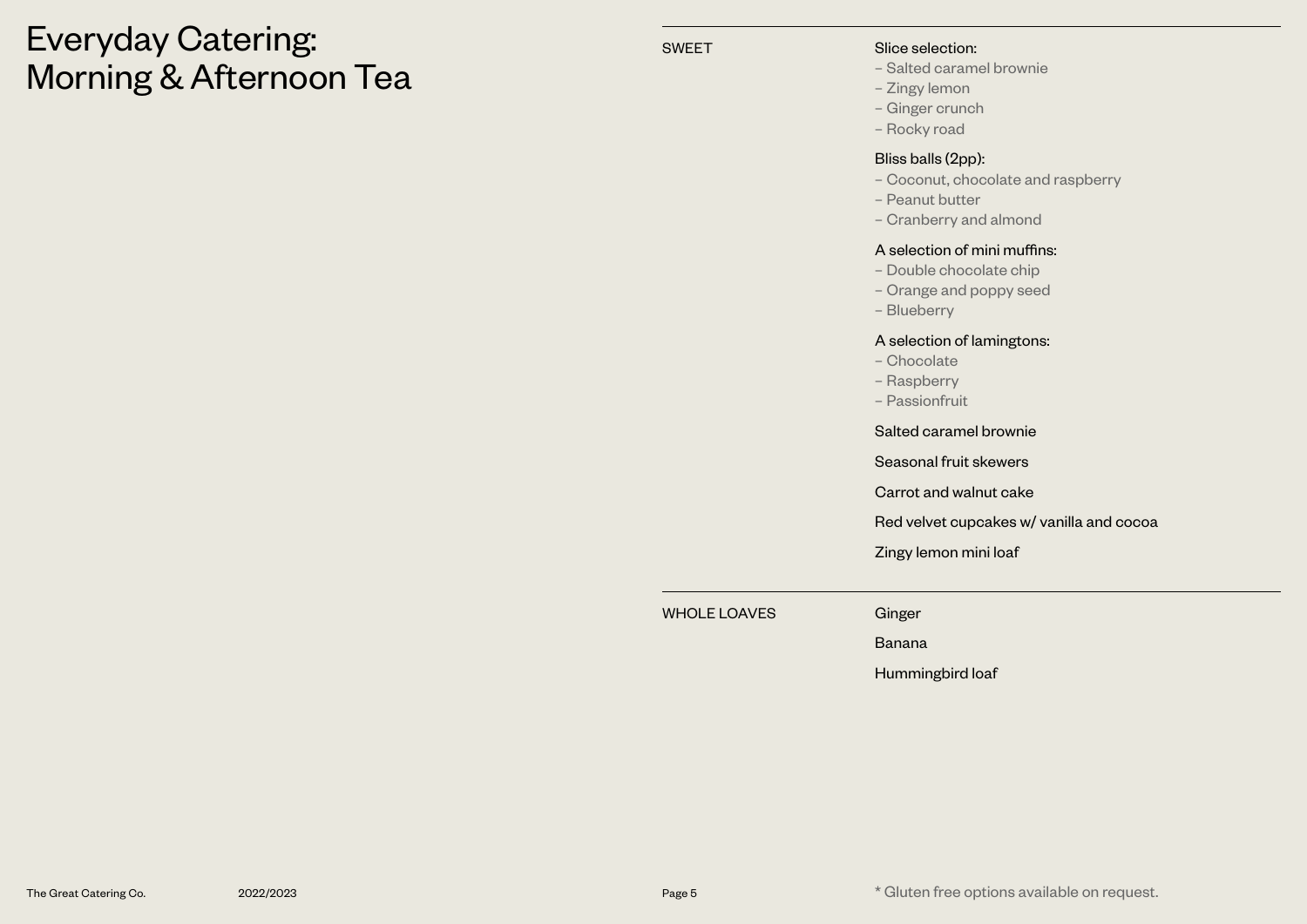## Everyday Catering: Working Lunch

#### SANDWICHES, WRAPS & ROLLS Turkish pide

- Grilled Mediterranean vegetable, spinach, feta, hummus (V)
- Shaved smoked beef brisket, onion jam, rocket, tomato, English mustard
- House hot smoked salmon, cos lettuce, cucumber, horseradish mayonnaise

## Ciabatta

- Grilled chicken, spinach, vine tomato, garlic aioli
- Slow roasted pork shoulder, beetroot relish, heirloom tomato, aioli

## Best Ugly Bagel

- House hot smoked salmon, crème fraiche, crispy capers
- Peppered house smoked brisket w/ hot English mustard, sauerkraut

### **Wraps**

- Tandoori chicken, mint, coriander yoghurt, mango chutney, cashew nuts
- Roasted red pepper, sundried tomato, feta, rocket and hummus (V)
- Pulled chilli pork shoulder, miso Asian slaw and kewpie mayonnaise

## Selection of GCC sandwiches (3 fingers)

- Poached chicken, herb mayonnaise
- Smoked brisket, caramelised onion and hot English mustard
- Egg, chive mayonnaise, pickled cucumber (V)
- House hot smoked salmon and dill mayonnaise

## Vietnamese Rice paper rolls, glass noodles, fresh Asian herbs, julienned vegetables

- Slow cooked pulled chilli pork
- Marinated sweet and sour prawn
- Marinated tofu (V)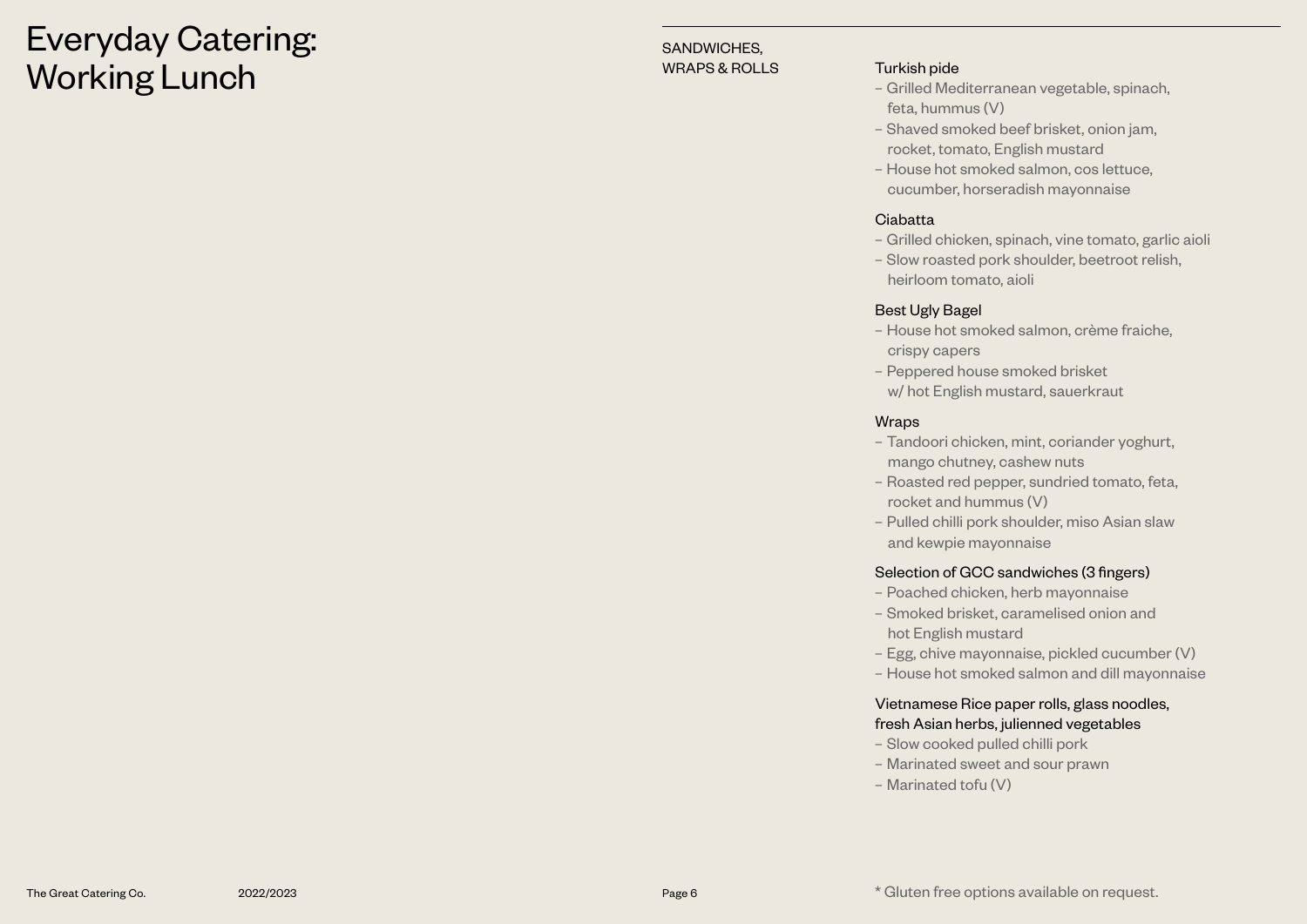# Everyday Catering: Working Lunch

POKE BOWLS POKE POKE POKE POKE POKE POKE BOWLS onion, cabbage, pickled daikon and shitake mushroom, garlic aioli on brown rice, with:

- Teriyaki chicken
- Flaked hot smoked salmon
- Marinated tofu (V)

| SALADS & NOODLE BOXES | Thai beef, mixed greens, tomato, mung bean, chilli,<br>toasted peanut                      |
|-----------------------|--------------------------------------------------------------------------------------------|
|                       | Slow roasted lamb shoulder, kumara, parsnip,<br>green bean, feta                           |
|                       | Super salad<br>Raw beetroot, carrot, kale, toasted nuts,<br>infused green tea dressing (V) |
|                       | Roasted root veg salad, pesto, pumpkin seed (V)                                            |
|                       | Hot smoked salmon, baby gourmet potatoes,<br>spring onion, garlic and soy mayo             |
|                       | Soba noodle, bok choy, shiitake mushroom<br>w/ spicy garlic sesame dressing                |
|                       | Chicken Caesar salad, cos, egg, garlic and parmesan                                        |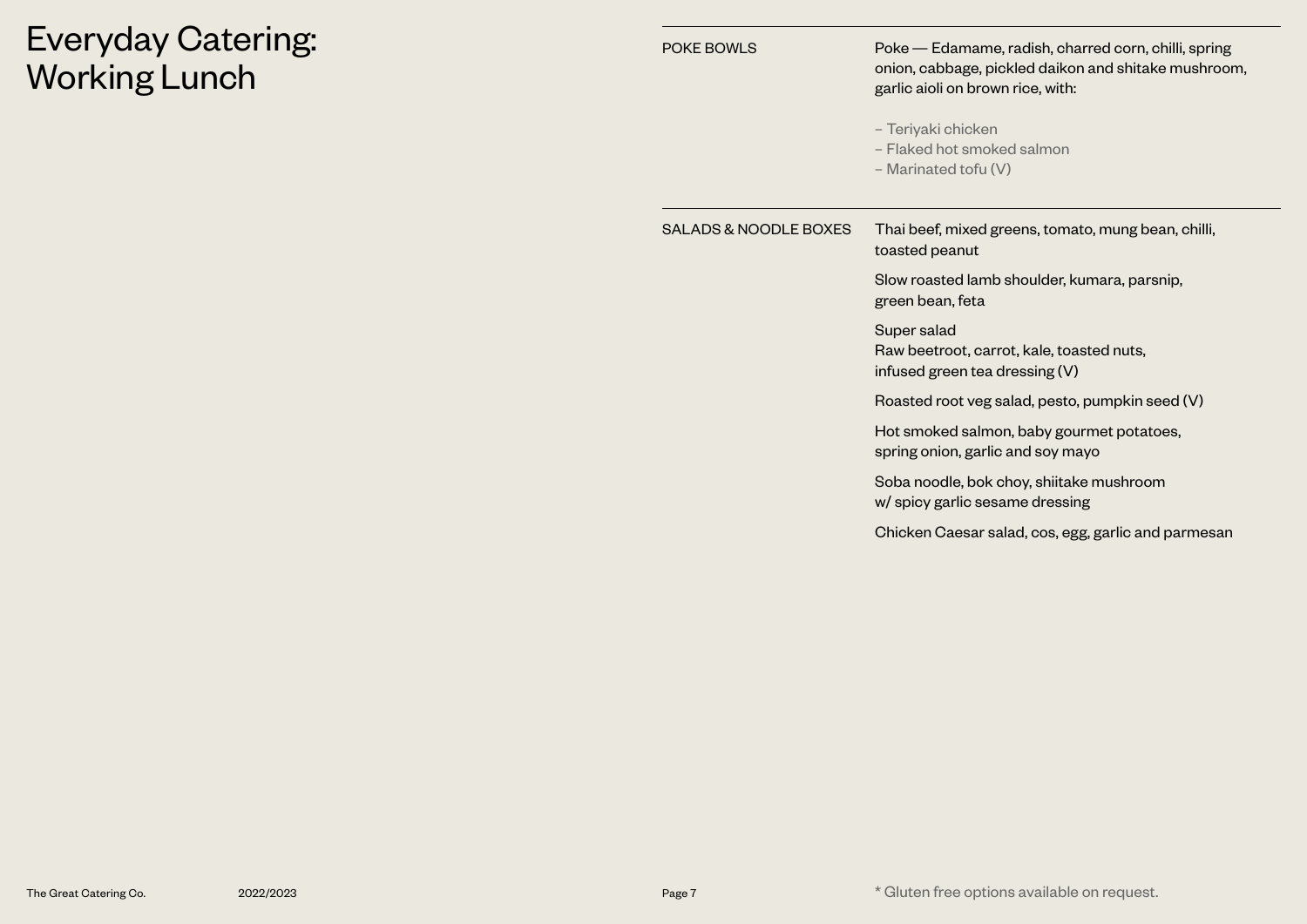# Everyday Catering: Working Lunch (Lunch Boxes)

| <b>KIWI LUNCH BOX</b>            | Sourdough, hangi style pork shoulder, beetroot-apple<br>relish, heirloom tomatoes                                |
|----------------------------------|------------------------------------------------------------------------------------------------------------------|
|                                  | Potato salad, pickled onion, chives, egg and<br>highlander dressing                                              |
|                                  | Passionfruit lamington                                                                                           |
| <b>ITALIANO LUNCH BOX</b>        | Ciabatta roll, Parma ham, parmesan,<br>Roma tomato and arugala                                                   |
|                                  | Panzanella salad, tomato, pickled shallots, olives,<br>basil and toasted focaccia croutons.                      |
|                                  | Canelones                                                                                                        |
| <b>FRENCH LUNCH BOX</b>          | Dijon roasted organic chicken, brie,<br>mesclun lettuce and truffle aioli                                        |
|                                  | Salad nicoise                                                                                                    |
|                                  | Chocolate marquise w/ candied orange                                                                             |
| SPECIAL DIET LUNCH BOX<br>(V/DF) | Vietnamese rice paper roll: Marinated tofu, coriander,<br>shredded napa, cucumber and Viet mint dressing         |
|                                  | Raw salad, cauliflower, courgettes, carrots, raisins,<br>sunflower seeds and an orange rice bran oil vinaigrette |
|                                  | Raw cranberry and almond energy slice                                                                            |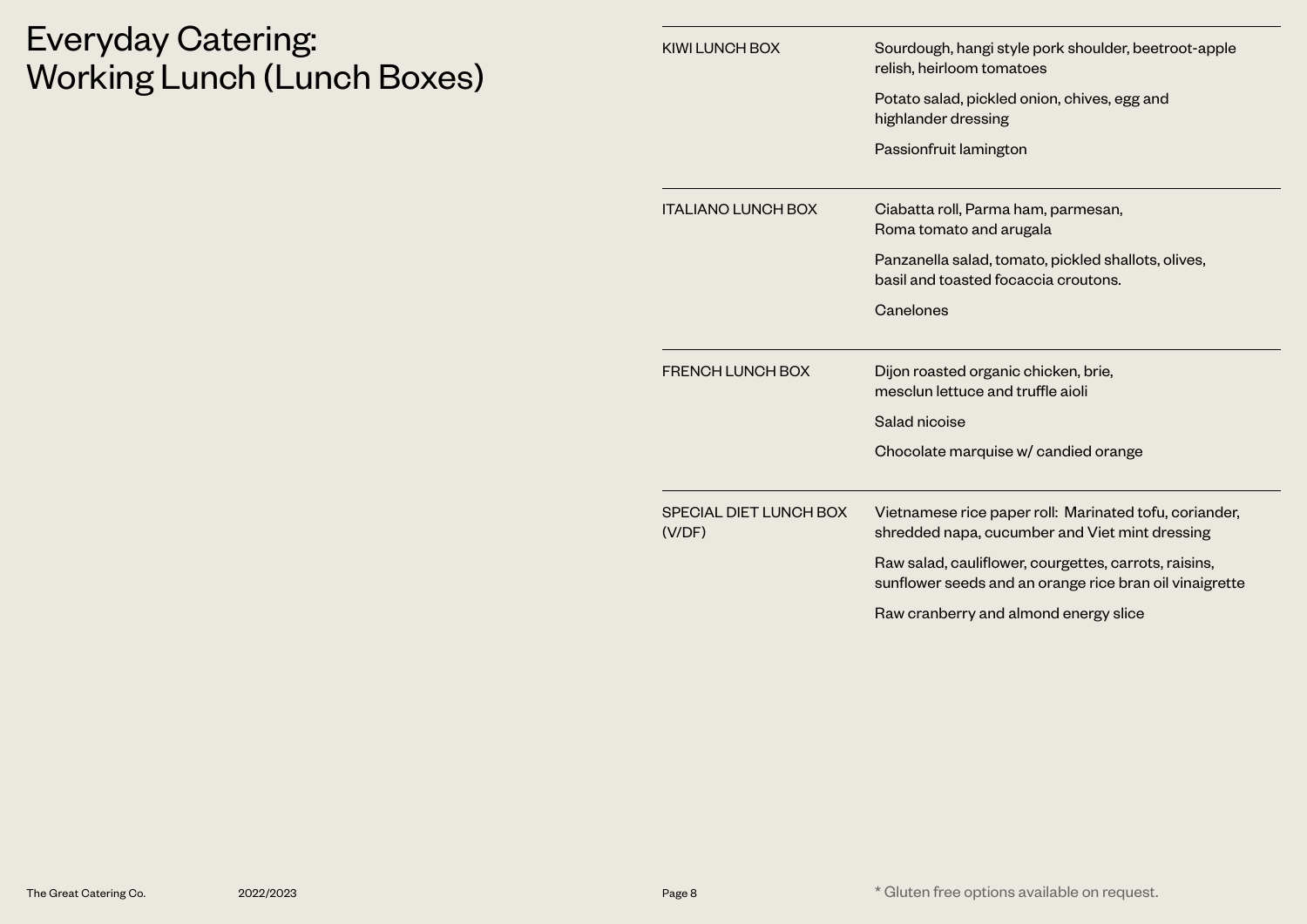# Everyday Catering: Working Lunch (Buffet)

| <b>BREADS</b>        | A selection artisan breads and house smoked butter                  |
|----------------------|---------------------------------------------------------------------|
| <b>COLD PROTEINS</b> | Slow roasted sirloin, salsa verde, flaked sea salt                  |
|                      | House hot smoked salmon, dill and horseradish crème                 |
|                      | Herb roasted lamb rump, kumara crisps                               |
|                      | Maple cured leg of ham, w/ seeded mustard,<br>homemade chutney      |
|                      | Charred chicken thighs w/ tzatziki, preserved lemon                 |
| <b>HOT PROTEINS</b>  | Five spiced glazed pork belly w/ crispy crackling                   |
|                      | Marinated Bostock chicken thighs w/ confit garlic<br>and thyme jus  |
|                      | Maple cured leg of ham w/ seeded mustard and<br>homemade chutney    |
|                      | Chermoula charred trevally<br>w/ fresh lemon and cress              |
|                      | House smoked beef brisket w/ baby onions and port<br>wine reduction |
|                      |                                                                     |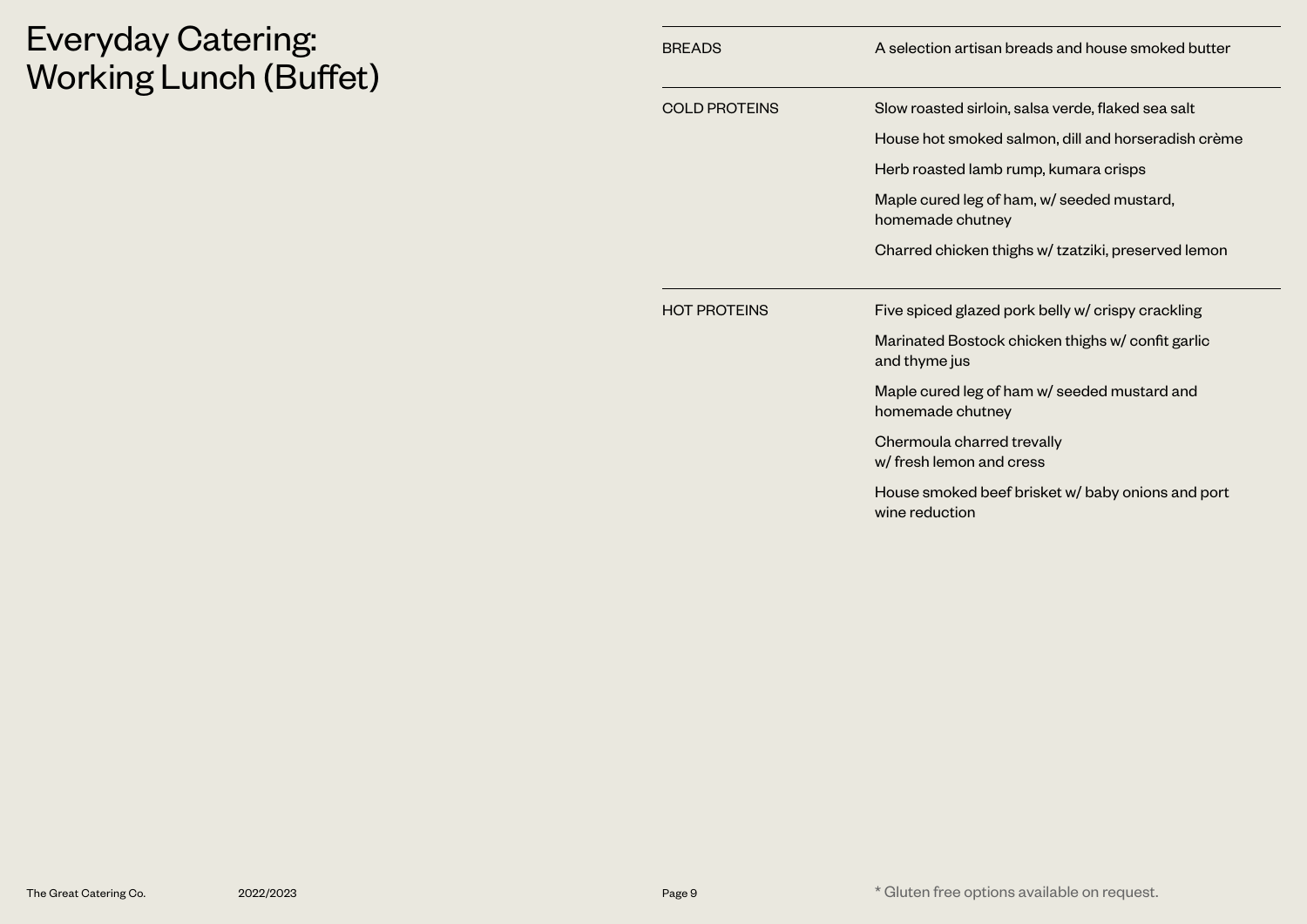# Everyday Catering: Working Lunch (Buffet)

| <b>COLD SIDES &amp; SALADS</b> | Roasted pumpkin, crumbled feta and chilli (V)                                             |
|--------------------------------|-------------------------------------------------------------------------------------------|
|                                | Brown rice, chickpea, cauliflower, feta, citrus dressing (V)                              |
|                                | Honey roasted pumpkin, chick pea, fig, coriander,<br>lemon ricotta (DF/V)                 |
|                                | Spicy garlic soba noodle, bok choy,<br>roasted teriyaki mushroom (V)                      |
|                                | Roasted baby gourmet potato salad, spring onion,<br>garlic, soy mayo (V)                  |
|                                | Super salad - raw beetroot, carrot, kale, toasted nuts,<br>infused green tea dressing (V) |
|                                | Baby leaf salad w/ fine herbs, house dressing (V)                                         |
|                                | Seasonal tomato salad w/ basil, balsamic,<br>maldon salt $(V)$                            |
|                                | Saffron couscous w/ preserved lemon, parsley,<br>fruits and nuts $(V)$                    |
|                                | Roasted root vegetable salad, pesto, pumpkin seeds (V)                                    |
|                                |                                                                                           |
| <b>HOT SIDES &amp; SALADS</b>  | Charred broccolini, green beans, flaked almonds,<br>citrus garlic dressing (V)            |
|                                | Honey drizzled heirloom carrots, ricotta and walnuts (V)                                  |
|                                | Twice cooked baby gourmet potatoes, confit garlic,<br>flaked sea salt                     |
|                                | Thyme and rosemary potato gratin (V)                                                      |
|                                | Steamed seasonal vegetables w/ tarragon mustard<br>dressing (V)                           |
|                                | Maple roasted pumpkin w/ toasted granola seeds<br>and parsley (V)                         |
|                                | Asian greens, mushrooms, hoisin and ginger,<br>toasted sesame (V)                         |
|                                | Roasted seasonal root veg w/ garlic and shallot (V)                                       |